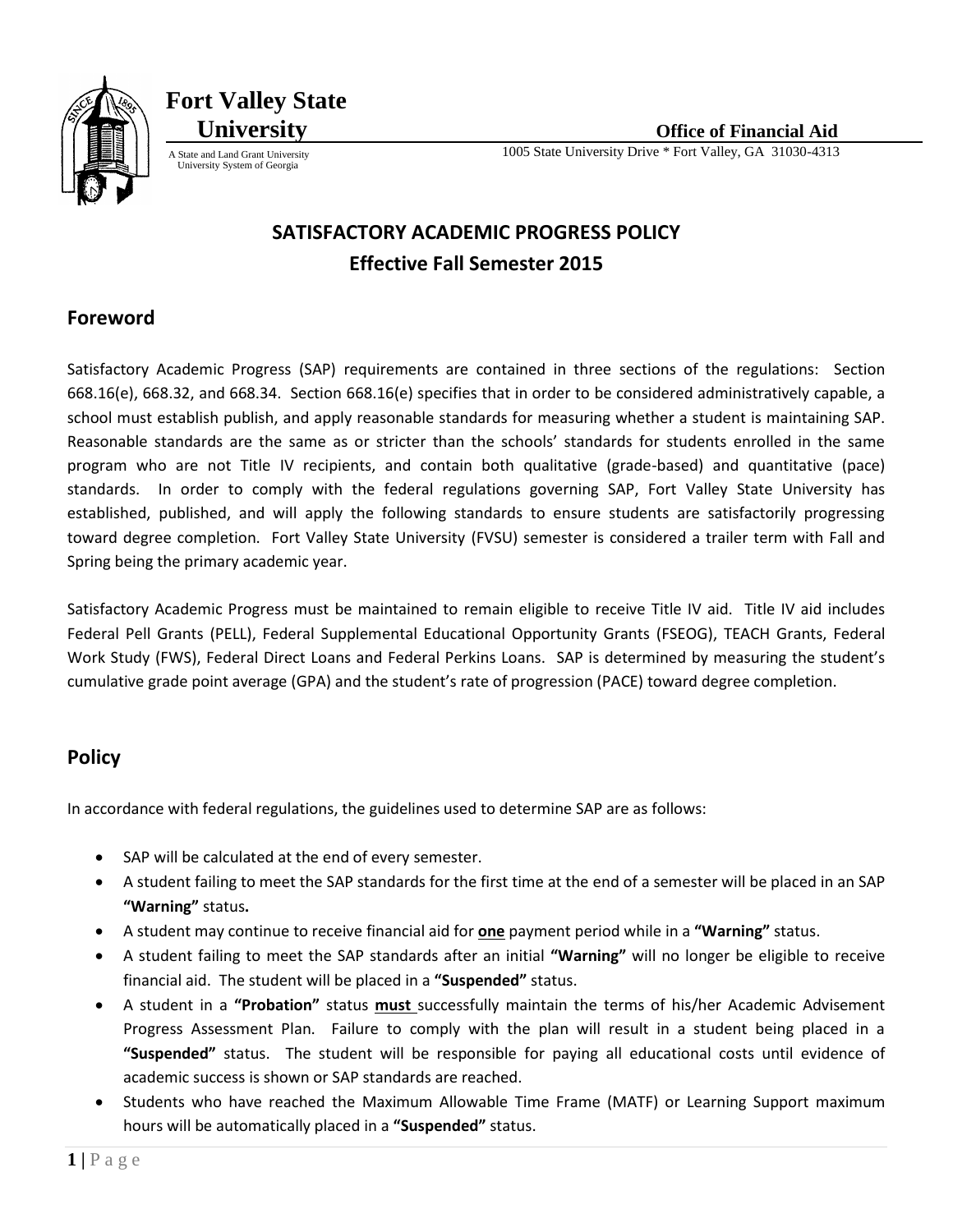- A student in a **"Suspended"** status may submit a SAP Appeal Form. If the appeal is approved, the student will be placed in a **"Probationary"** status.
- Effective Fall 2015, a student may receive only **3** approved appeals.
- SAP requires monitoring of both GPA (qualitative) and Pace (quantitative).

## **Qualitative Component (GPA)**

All financial aid recipients of Title IV aid will be reviewed by the Office of Financial Aid at the end of every term (fall, spring, and summer). Students not meeting the below standards will be placed on financial aid **suspension**. Students may submit a formal appeal for reinstatement of aid.

| Undergraduate Credit Level Minimum Required<br>(Hours Attempted) | <b>Overall GPA</b> |
|------------------------------------------------------------------|--------------------|
| $0 - 29$                                                         | 1.70               |
| $30 - 59$                                                        | 1.90               |
| 60-89                                                            | 2.00               |
| 90 and above                                                     | 2.00               |

**Graduate students** must maintain a **3.00 GPA** throughout their enrollment at FVSU.

## **Quantitative Component (Pace)**

All financial aid recipients are expected to earn a minimum percentage of their total hours attempted (including learning support attempted hours and all attempts for courses repeated), and must complete degree requirements within the maximum allowable time frame (MATF). This quantitative measure is called **Pace**.

- A. Students must successfully complete courses attempted. The minimum acceptable course completion rate is **67%** of the total hours attempted. Successful completion is limited to the grades of **A, B, C, D and S**. The grades of **F, WF, W, WP, U, I, and IP** are considered unsuccessful attempts. Pace is calculated by dividing earned hours by attempted hours.
- B. Students must complete the program of study within a reasonable time frame. The **MATF** is **150%** of the total hours required for degree completion. This applies to all undergraduate and graduate programs of study. For example, degree programs requiring **120** hours for degree completion will be allowed up to **180** attempted hours (120 x 1.5 = 180).
- C. If a student is granted Academic Amnesty/Renewal, all hours are still subject to the overall standards for Satisfactory Academic Progress.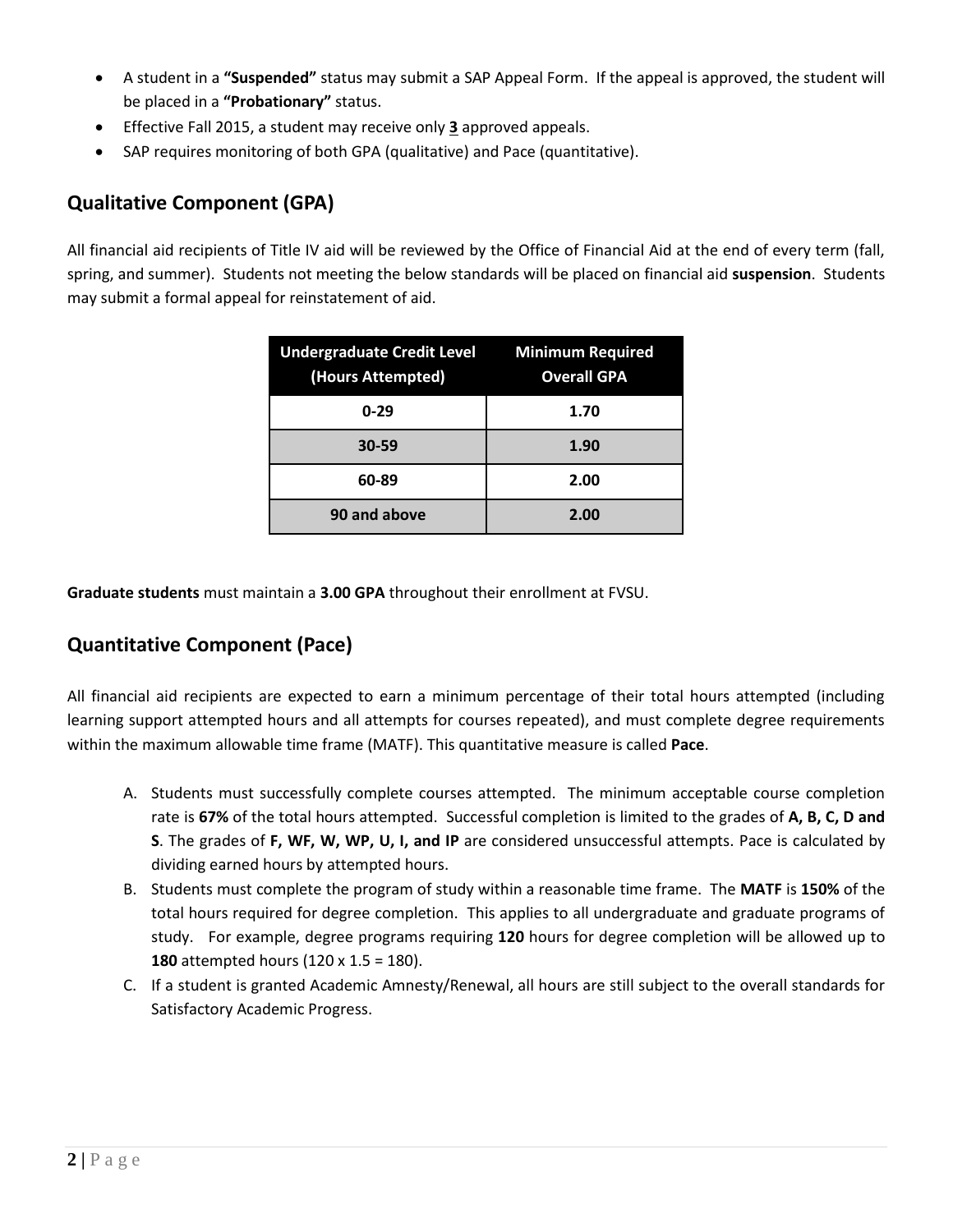## **Student Classifications**

**UNDERGRADUATE STUDENTS** must maintain the required minimum GPA and Pace.

**New Transfer Students -** New transfer students will be monitored at the time of matriculation. All courses accepted by FVSU for transfer credit will be calculated in SAP.

**Repetition of Courses/Withdrawals, and Incompletes –** All attempts at a course are counted in the maximum hours allowed to obtain a degree. Excessive incompletes can result in the suspension of financial aid. Refer to the FVSU Catalog for more information relating to the maximum credit hours allowed by the Institution for withdrawals.

**Learning Support Students -** Financial aid is available for thirty (30) attempted hours of Learning Support coursework (including FVSU attempted hours and transfer attempted hours). Students required to take Learning Support coursework will be monitored each semester after grading. Students who voluntarily take Learning Support coursework are ineligible for Title IV aid. Any student who registers for Learning Support coursework, knowingly or unknowingly, in excess of the maximum 30 hours must repay all aid received.

**Double Majors** – Students with double majors will be allowed an additional 45 attempted hours not to exceed a total of 232 attempted hours. They must also maintain the minimum required overall GPA based on their attempted hours.

**Post-Baccalaureate –**Post baccalaureate students are required to maintain a minimum 2.00 GPA. Students may be asked to submit a **Post-Baccalaureate Certification Form**.

**Preparatory Coursework** - Students not enrolled in a degree program are eligible for loans for one consecutive 12 month period if they are taking coursework required for enrollment in an eligible program. Students must maintain minimum GPA requirements.

**GRADUATE STUDENTS** require a minimum 3.00 GPA. SAP standards will be monitored every semester after grading. Any graduate student found in violation of these standards will be place in **suspension** with an opportunity to appeal.

**Additional Degree** Attempted hours from a prior degree are not included in the SAP calculation unless those hours are transferred to the new program.

### **SAP Definitions:**

Satisfactory: Student is meeting both qualitative and quantitative standards. FOR SAP purposes, the student maintains eligibility for financial aid.

**Warning**: A student in satisfactory status failing to meet one or both of the SAP standards for the first time at the end of a semester will be placed in this status. The student is eligible for financial aid while in this status. If not meeting the minimum SAP requirements at the end of the warning period, the student will be placed in suspension.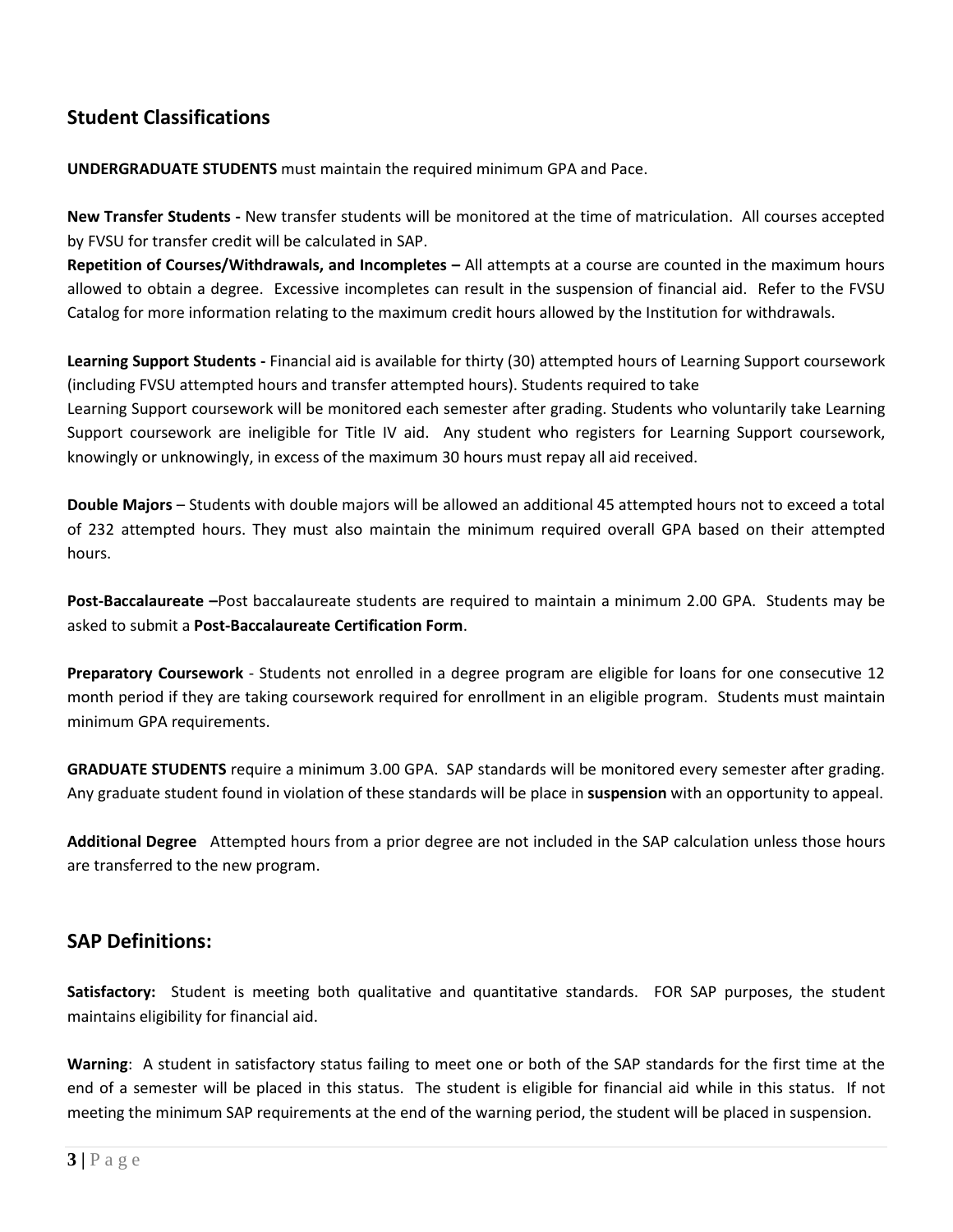**Suspension**: A student fails to meet the minimum SAP standards and are ineligible to receive aid.

**Probation**: If a student's SAP appeal is approved, the student will be placed on probation. Under this status, the student is required to submit and follow the terms of an Academic Advisement Progress Assessment Plan.

## **Appeal Process**

### **Appeals that are incomplete and/or lack sufficient documentation will automatically be denied.**

In cases of extreme and/or unusual circumstances, students may submit an **SAP Appeal Form** to the Office of Financial Aid (OFA). The appeal must be specific, in writing, and must address the student's entire previous academic performance as well as steps the student is taking or will take to improve academic success. The student should also submit any supporting documentation at this time. Only **3** appeals may be submitted during a student's enrollment at Fort Valley State University.

As appeals are submitted to the Office of Financial Aid, current enrollment status is verified. If students are not enrolled, a decision will not be made until which time the student enrolls at FVSU. The student may be asked to submit a new appeal.

Students must pay for tuition, fees and other educational expenses out-of-pocket until a decision has been made regarding their SAP Appeal. A pending SAP Appeal does not supersede other enrollment requirements.

Appeal decisions are based on criteria stated on the appeal form. These criteria state that appeals should be for nonacademic reasons including but limited to:

- serious injury, illness, medical or mental health condition involving student or immediate family member
- death of an immediate family member
- other non-academic circumstances beyond the student's control

The following are examples of acceptable documentation to support an appeal:

- statement from physician or health professional
- copy of death certificate or obituary

Students appealing Maximum Allowable Time Frame must complete and submit both the SAP Appeal Form and Academic Advisement Progress Assessment Plan.

Appeal decisions are communicated via institutional email.

At the discretion of the Director of Financial Aid, a student may submit a request for review of the appeal decision made by a Financial Aid Advisor and/or the Financial Aid Appeals Committee.